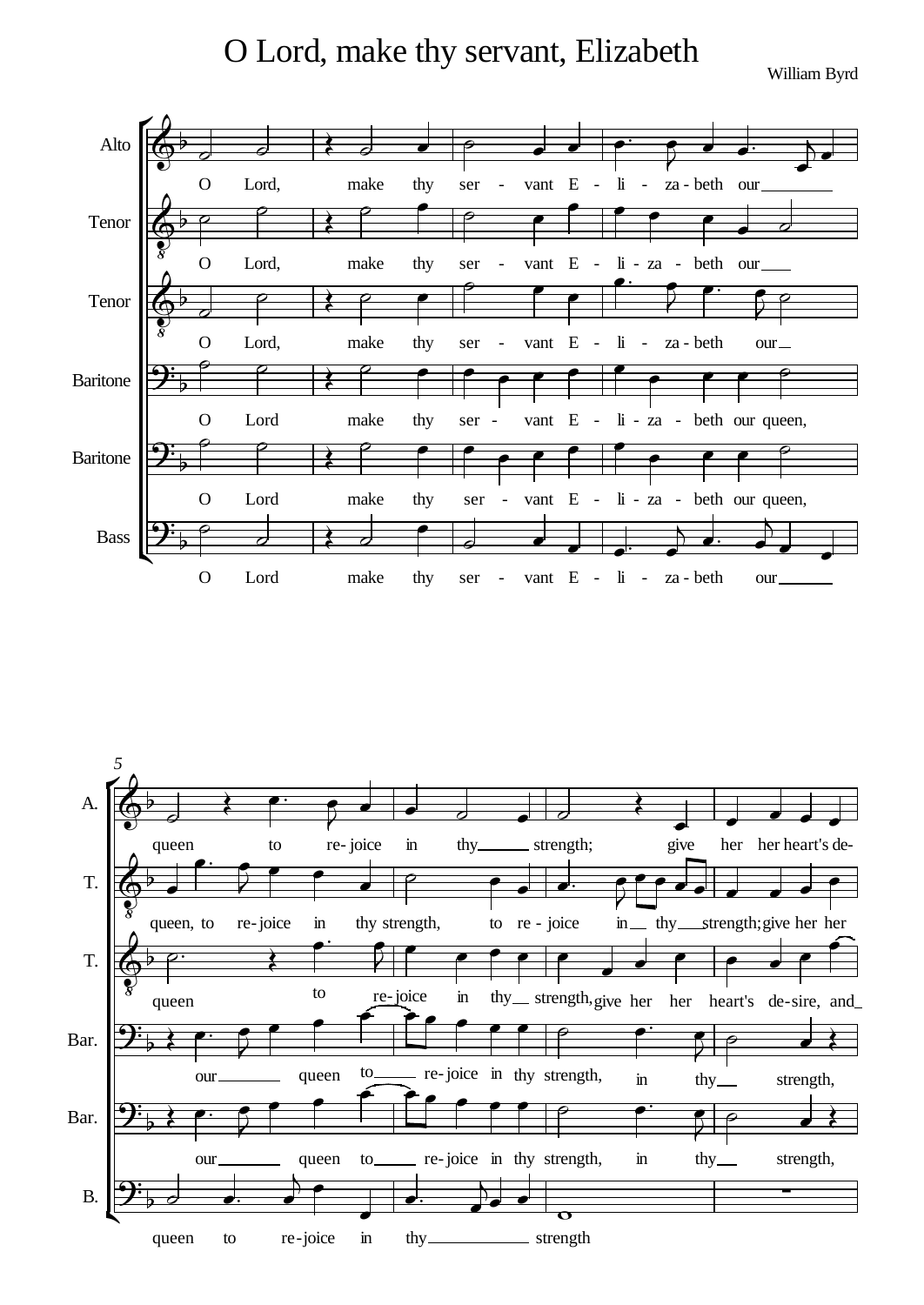



 $\overline{2}$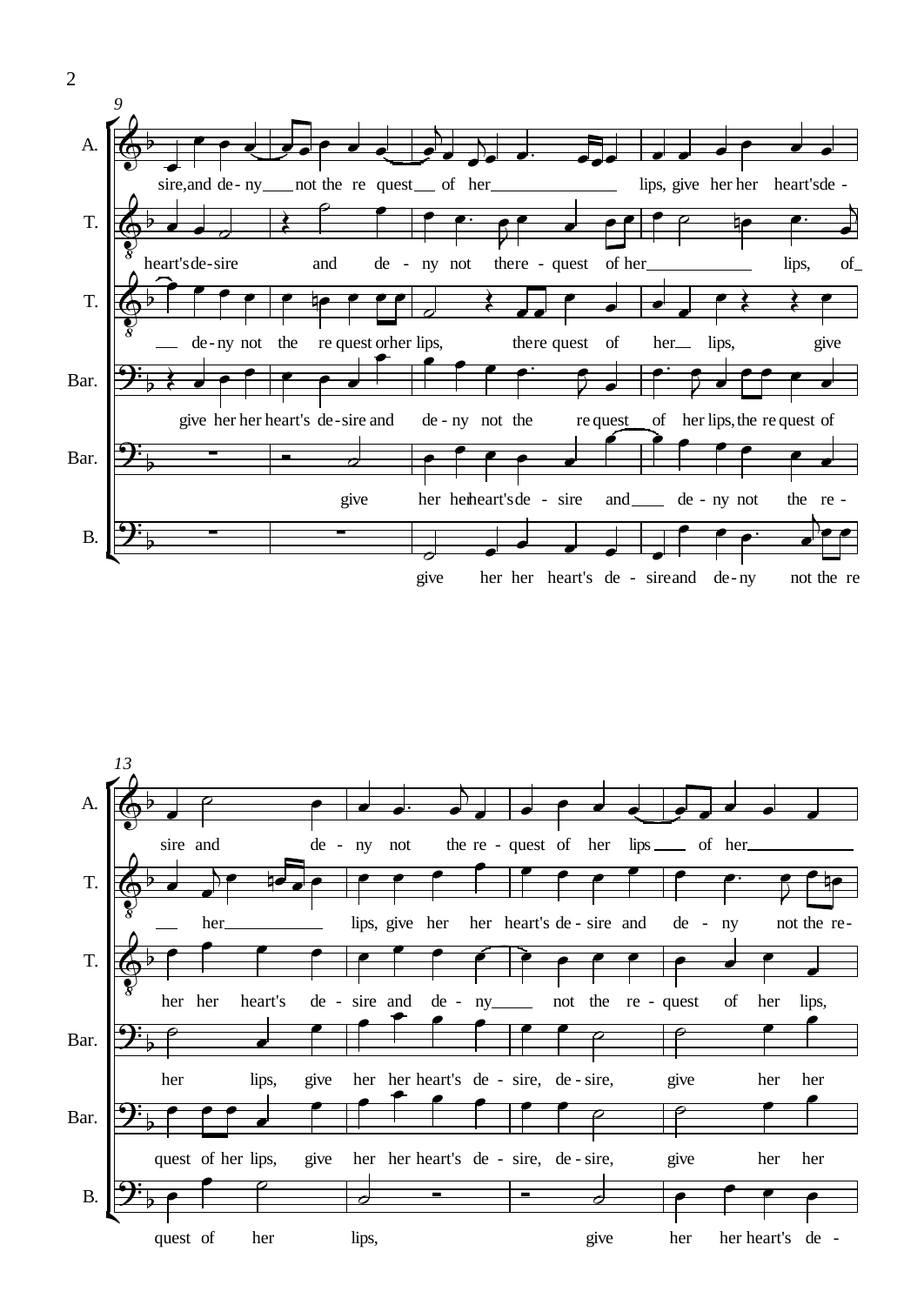

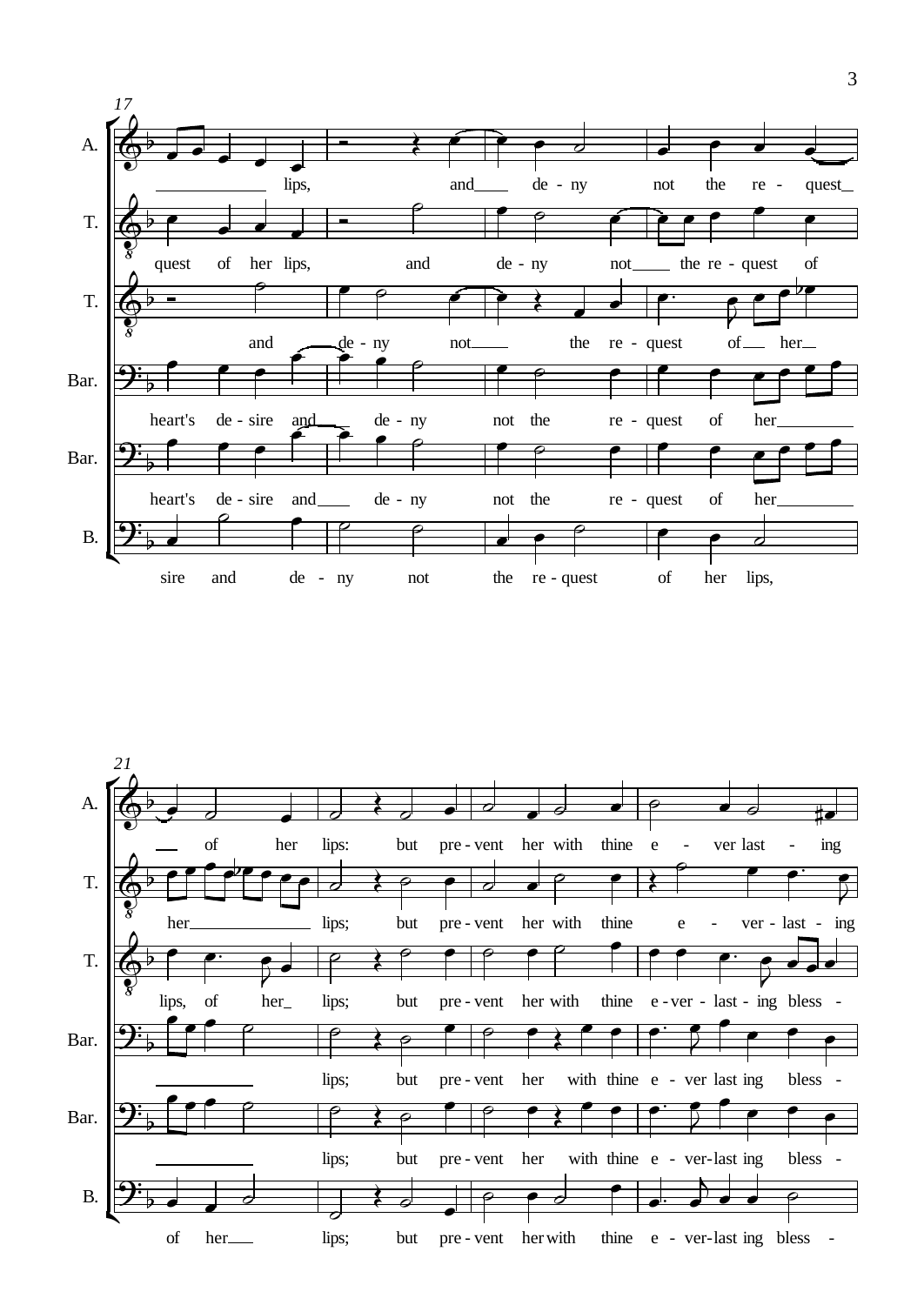

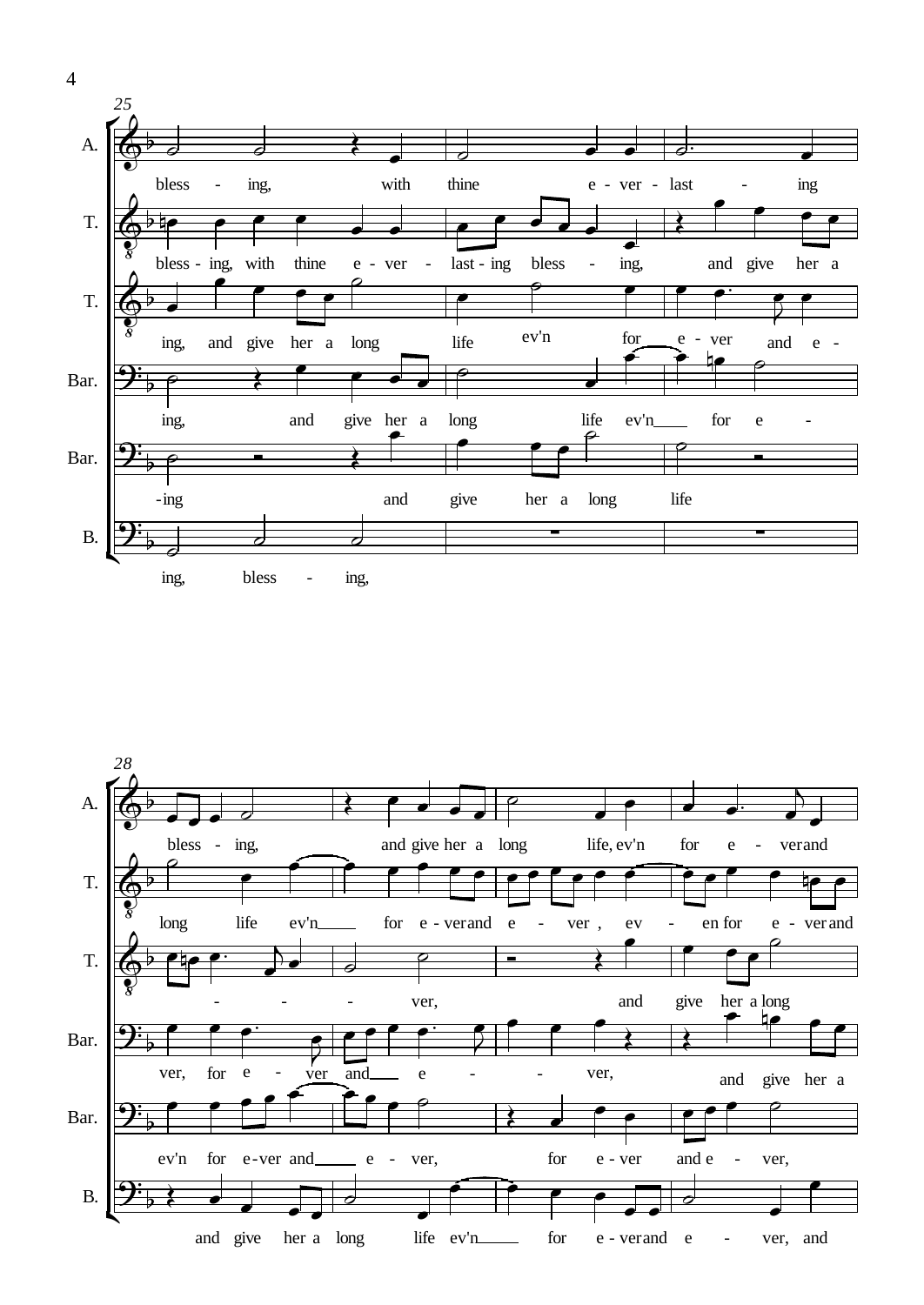